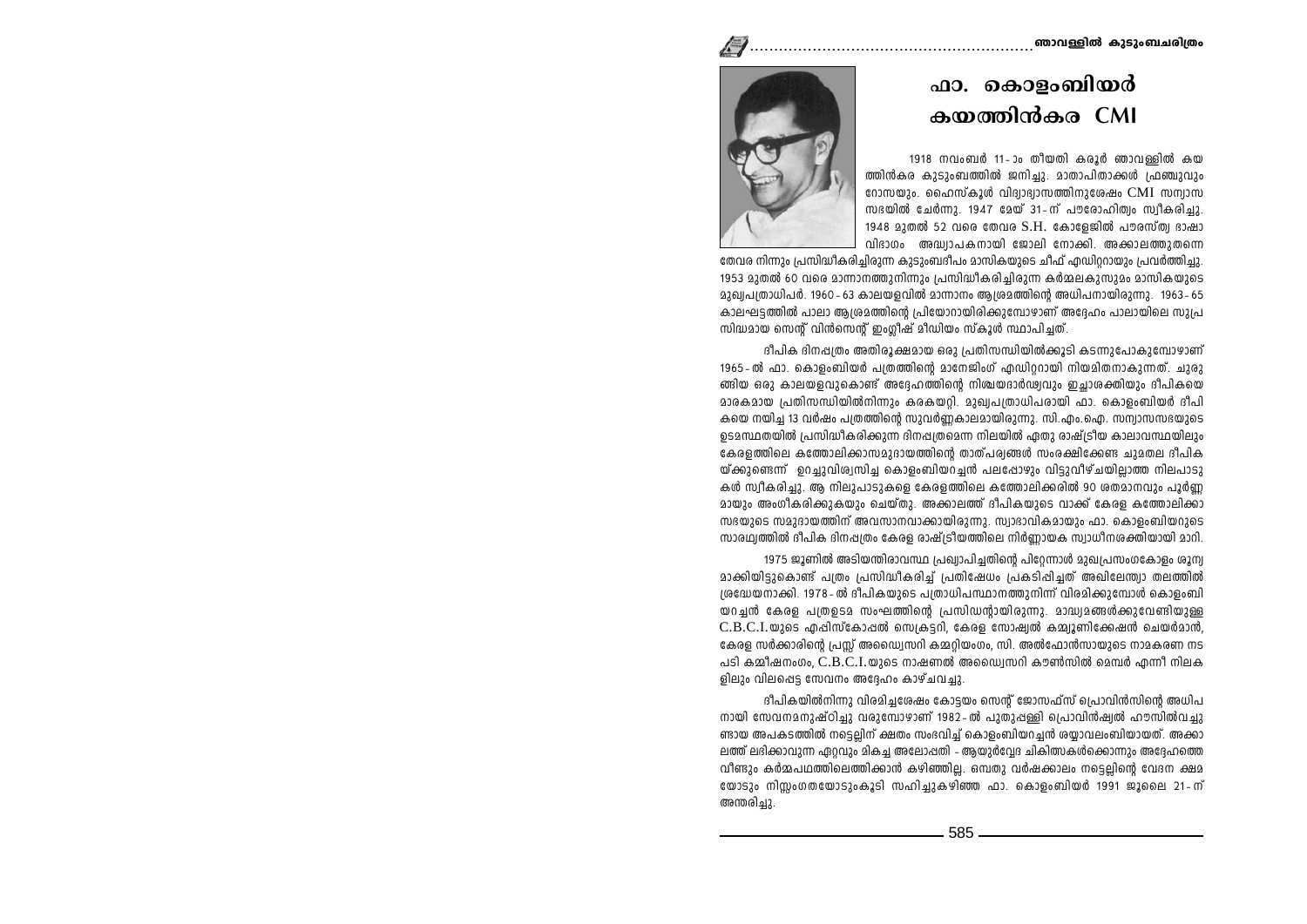# **^m. Ipcym-t°mkv S.J.**

മദ്രാസ് ലൊയോള കോളേജിന്റെ ചരിത്രത്തിൽ ഏറവാമധികം കാലം <sub>(</sub>പിൻസിഷാളായി ജോലി നോക്കുകയും ഇൻഡ്വയിൽ ഉന്നത വിദ്വാഭ്വാസരംഗത്ത് ഏറെ ശ്രദ്ധേയനാവുകയും ചെയ്ത ഫാ. ജെ. കുര്വാക്കോസ് S.J., അറക്കുളം കയത്തിൻകര കുര്വൻ-ഗ്രേസ്വാ  $R$ മ്പതികളുടെ മൂത്ത മകനായി 1925 നവംബർ 24 - ാം തീയതി ജനിച്ചു.

വിദ്വാഭ്വാസം പാലാ സെൻ് തോമസ് ഹൈസ്കൂളിലും ത്വരി  $\mathfrak m$ ാപ്പള്ളി സെന്റ് ജോസഫ്സ് കോളേജിലും. 1945 - ൽ ഈരോസഭ

യിൽ ചേർന്ന് ഷെമ്പഗന്നൂർ നൊവീഷ്വേറ്റ് ഹൗസിൽ വൈദികപഠനമാരംഭിച്ചു. 1947-ൽ പ്രഥമ  $101$ തം സ്വീകരിച ജോസഫ് കുര്വാക്കോസ് 1957-ൽ കൽക്കട അർച് ബിഷപ് ഡോ. പെറിയ റിൽനിന്ന് പട്ടം സ്വീകരിച്ചു. 1961 മുതൽ 1970 വരെ ആന്ധ്ര ലൊയോള കോളേജിൽ വാർഡ നായും വൈസ് പ്രിൻസിഷലായും റെക്ടറായും സേവനമനുഷ്ഠിച്ചു. 1970 - ൽ മദ്രാസ് ലൊയോള കോളേജ് പ്രിൻസിപ്പാളായി നിയമിതനായി.

 $\Omega$ ദ്രാസ് യൂണിവേഴ്സിറ്റി സിൻഡിക്കേറ്റംഗം, തമിഴ്നാട് പ്രൈവറ്റ് കോളേജ് മാനേജ്മെന്റ് അസ്ലോസിയേഷൻ പ്രസിഡന്റ്, അയാഷെയുടെ അഖിലേന്ത്വാ ചെയർമാൻ, ദാരതത്തിലെ കത്തോ ലിക്കാ സന്വാസസമൂഹങ്ങളുടെ ദേശീയ പ്രസിഡന്റ് എന്നീ നിലകളിൽ പ്രവർത്തിച്ചു. ന്വൂനപക്ഷ ങ്ങളുടെ വിദ്വാഭ്വാസാവകാശങ്ങൾക്കുവേണ്ടി പൊരുതി ദേശീയ ശ്രദ്ധയാകർഷിച്ചു.

1983-ൽ ലൊയോള കോളേജിൽനിന്നു റിട്ടയർ ചെയ്ത ഉടൻ ഫാ. കുര്വാക്കോസ് ഈരോ സഭയുടെ ആന്ധ റീജിയൻ മേജർ സുഷീരിയറായി നിയമിക്കപ്പെട്ടു. 1984-ൽ ആഗോള ഈശോ സഭയുടെ 33-ാം ജനറൽ കോൺഗ്രിഗേഷനിൽ ഇൻഡ്വയെ പ്രതിനിധീകരിച്ചു. 1991-ൽ ആന്ധ്ര ക്വായോള കോളേജിന് നേരിട്ട മാരകമായ പ്രതിസന്ധി നേരിടുന്നതിന് 65 വയസ്സുണ്ടായിരുന്ന  $\overline{a}$ അദേഹത്തെ സർക്കാരിന്റെ പ്രത്വേക അനുമതിയോടെ പ്രിൻസിപ്പാളായി നിയമിച്ചു. ദൗത്വം പൂർത്തി യാക്കി വിരമിച്ച ഫാ. കുര്വാക്കോസ് ഉടൻതന്നെ കരിംനഗറിലെ ലൊയോള കോളേജിന്റെ സുപ്പീരി യറായി നിയോഗിക്കപ്പെട്ടു.

1994 ജൂലൈ ആദ്യം ഒരു മെഡിക്കൽ പരിശോധനയ്ക്കുവേണ്ടി ഹൈദരാബാദിലെത്തിയ  $\Delta$ 1). കുര്വാക്കോസ് തികച്ചും അപ്രതീക്ഷിതമായി ജൂലൈ 11-ാം തീയതി ഹ്വദയസ്തംഭനം മൂലം മരിച്ചു. ജൂലൈ 12 - ന് ഹൈദരാബാദ് ആർച്ചുബിഷപ് റവ. ഡോ. അരുളപ്പ, ഖമാം ബിഷപ് റവ.  $\epsilon$ ഡാ. ജോഗി, കർണൂൽ ബിഷപ് റവ.  $\epsilon$ ഡാ. ജൊഹാൻസ്, വാറംഗൽ ബിഷപ് റവ.  $\epsilon$ ഡാ. ബാല നൂറിൽപ്പരം വൈദികർ എന്നിവരുടെ നേത്വത്വത്തിൽ നടന്ന സംസ്കാര ശു്വശൂഷകളിൽ ആയിര ക്കണക്കിനാളുകളാണ് പങ്കെടുത്തത്.

ഹാ. കുര്വാക്കോസിൻെ മരണത്തിൻെ ഹാടാം ദിവസം ചെന്നൈ പൗരാവലി ലൊയോള കോളേജിൽ യോഗം ചേർന്ന് അദ്ദേഹത്തിന്റെ സ്മരണ നിലനിർത്തുന്നതിന് നാലു നിലകളിലുള്ള ബ്വഹത്തായ ഒരു ലൈബ്രറി സമുച്ചയം കോളേജ് വളപ്പിൽ പണിയുന്നതിന് തീരുമാനിച്ചു.

<u>പെറിയ ആകാരത്തിൽ വലിയ കർമ്മശേഷിയും ഉരുക്കുപോലുള്ള നിത്</u>ചയദാർഢ്വവും ഒളിപ്പിച്ച്, പരുക്കൻ ഖദർ കുപ്പായമണിഞ്ഞ് |പാർത്ഥനാനിരതമായ ലളിതജീവിതം നയിച്ച ഒരസാ  $\omega$ ാരണ കർമ്മയോഗിയാടെ നിത്വസ്മാരകമായി പ്രസ്താത ലൈബ്രറി കെടിടം ഇന്ന് ലൊയോള കാമ്പസിൽ തലയെടുപ്പോടെ നിൽക്കുന്നു.

586



Rev. Fr. Joseph Thekkel, a priest of the Archdiocese of Bangalore died on 5.9.2007 at 8.00 pm at his home church, St. Mary's Church, Lalam, Palai, Kerala. His funeral took place at 7.9.2007 at 10.30 am at Palai. Fr. Joseph Thekkel was born on 28-10-1922 at Palai, Kerala of Joseph and Anna, in the parish of St. Mary's

Church Palai. After finishing his high school studies at St. Thomas H. School Palai, he joined Sr. Berchman's College, Changanacherry for the Inter (1939) and for the B.A. at St. Xavier's College, Palayamcotta.

In 1945 June he joined the Archdiocese of Bangalore, as he was a great Admirer of the late Archbishop Pothecamury. After 1½ years at St. Mary's Minor Seminary under the Rectorship of Mgr. A.D. Lobo, he joined the Major Seminary of St. Peter's Seminary, Bangalore in 1947. Fr. Jacquemart was the Rector. In September 1947 he was sent to Rome, to the Propaganda College for Philosophical and Theological studies. In 1951 December 21, he was ordained Priest. In 1953 October, after successfully defending his Thesis on "Nationalisation according to the papal teachings" he returned to Bangalore. Once aganin he was sent to Gregorian University (1984-85) to do one year Matrimonial Tribunal Course.

As a priest he worked at various places. St. Germain's High School, St. Joseph's Church-Briand Square, St. Ignatius Church-Begur and as Professor at St. Peter's Pontifical Seminary for 37 long years. He rendered his services as Judicial Vicar for 34 years at tha Marriage Tribunal of the Archdiocese and from 1970-97 Secretary, Theological Publications in India. After his retirement from St. Peter's Seminary he spent some time at Sacred Heart Church, Ashoknagar and Archdiocesam Clergy Home, and finally he went to his hometown Palai.

Fr. Joseph Thekkel was a simple man easily approachable. He was well known for his intellectual abilities, a deeply spiritual man available at anytime for everyone for spiritual guidance.

587

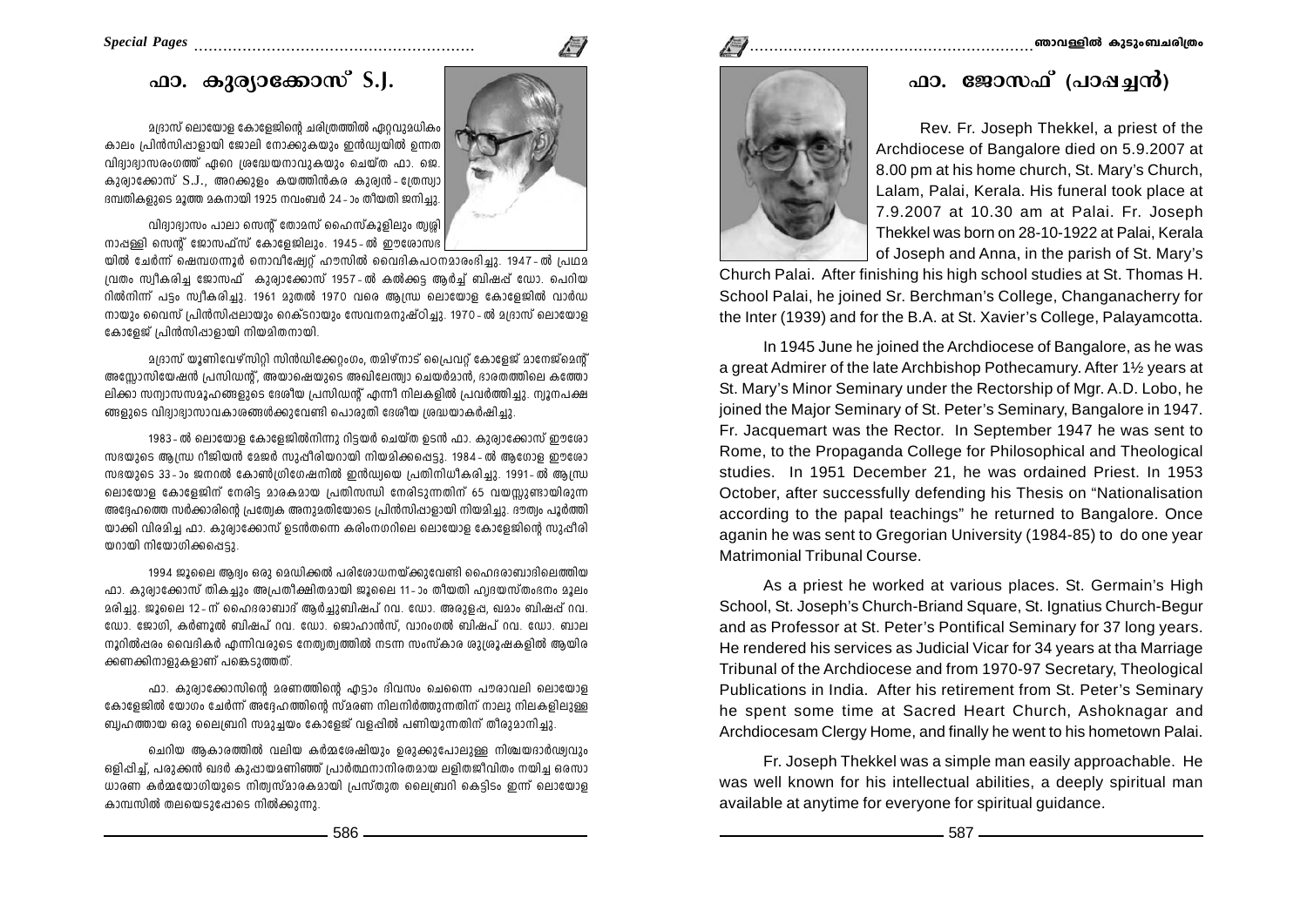## Chevalier K.C. Chacko

Author of First English Biography of St. Alphonsa

### Sr. Alphonsa Ist ed. May 1948

ഷെവലിയാർ ചാക്കോയെക്കുറിച്ച് സമകാലീന മഹാന്മാർ ഹുഴാതാന്നാ:

- ദൈവത്തിനും രാഷ്ട്രത്തിനും വേണ്ടി  $\Rightarrow$ ഷെവലിയാർ ചാക്കോ മാർപാഷായുമൊത്ത ജീവിതം ചെലവഴിച്ചവൻ. (വലേരിയൻ കാർഡിനൽ ശ്രേഷ്യസ്, ബോംബെ)
- ഭക്തിതിക്ഷ്ണതയോടെ ഇന്ത്വയിലെ സഭയ്ക്ക് സേവനം ചെയ്തവൻ  $\Rightarrow$ (ലോറൻസ് കാർഡിനൽ പിക്കാച്ചി, കൽക്കട്ടാ)
- ഷെവലിയാർ ചാക്കോ ദൈവവചനം പ്രസംഗിക്കുമ്പോൾ ഹ്വദയങ്ങൾ ആളിക്കത്തു  $\color{red} \bigoplus$ കയാണ് (ബിഷപ് സെബാസ്റ്റ്യൻ മങ്കുഴിക്കരി)
- താൻ വഹിച്ച എല്ലാ ഉദ്വോഗങ്ങളേക്കാൾ ഉന്നതശീർഷനായ മനുഷ്വൻ.  $\color{red} \bigoplus$ (മുഹമ്മദ് ഗനി, കോഴിക്കോട് സർവകലാശാല വൈസ് ചാൻസലർ)
- പാത്വാത്വലോകത്തിന് അനേകം അശയങ്ങൾ നൽകാൻ കഴിയാന്നവൻ.  $\leftrightarrow$ (ബിഷപ് ഫുൾട്ടൻ ജെ. ഷീൻ, ന്വൂയോർക്ക്)
- അദേഹത്തിന്റെ ഷഷ്ഠിപൂർത്തിവേളയിൽ പ്രസിദ്ധീകരിച്ച 'റെസ്പോൺസിബിൾ  $\color{red} \Leftrightarrow$ പാർട്ട്ണർഷിപ്പ്' എന്ന സ്മരണികയ്ക്കുവേണ്ടി ശേഖരിച്ച ലേഖനങ്ങളിൽനിന്നും
- സംഗ്രഹിച്ചത്.  $\oplus$  Thomachan Puthen ജീവചരിത്രം അത്മീയഗ്രന്ഥങ്ങൾ Paramhil  $\div$  Sr. Alphonsa  $\triangleq$  Spirituality of Sr. ⊕ Fr. Kuriakose Elias (Apostle of Franciscan Alphonsa  $III<sup>rd</sup> Order$ Chavara  $\textcolor{red}{\Phi}$  Four Weeks in  $\textcolor{red}{\bigcirc}$  Sr. Mariam Theresa ശാസ്ത്രഗ്രന്ഥങ്ങൾ Vatican II (Founderess of Holy ⊕ വസ്തുബലം  $\div$  From your Catches Family) ⊕ ഇലാസ്തിക  $\textcolor{red}{\bigoplus}$  St. Francis Assissi  $\triangleq$  Fr. Mathew സിദ്ധാന്തപ  $\phi \circ \phi$ ുഗ പ രി വർത്ത Kathalikattil ⊕ ജലസേചനം കൻ (Founder of S.H. സാംസ്കാരിക  $\triangleq$  നിങ്ങൾ ഭൂമിയുടെ Congregation) ശനങ്ങൾ  $\triangleq$  Bp. Thomas ഉപ്പാണ് ⊕ ലോകയാത്രസ്മര Kurialassery ആത്മകഥാപരം (Founder of SABS ണകൾ  $\textcolor{red}{\Phi}$  ജീവിതമുദ്രകൾ Congregation) ⊕ ഭിന്നസംസ്കാര  $\ddot{\phi}$  A philosophy that  $\textcolor{blue}{\bigcirc}$  Fr. Thevaruparambil hasn't failed ങ്ങളിലൂടെ Kunjachan  $\Phi$  ഇംഗ്ലണ്ടിൽ (The Apostle of Harijans)

588

Inserted by: Francis Chacko Kadankavil







പാതാപ്പള്ളിയേൽ ചാക്കോയും ഭാര്വ മറിയവും (അപ്പനാം അമ്മയാം)



കാടൻകാവിൽ പുതുഷള്ളിയേൽ കുടുംബം

ലഭിച്ച എല്ലാ ക്വപയ്ക്കും നന്ദി അർപ്പിച്ചു.

1940-ൽ കാടൻകാവിൽ പുതുപ്പള്ളിയേൽ കുടുംബം അവതാരികൻ 5-ാം വയസ്സിൽ വലത്തുവശത്ത് ആദ്യം ഇരിക്കുന്നു.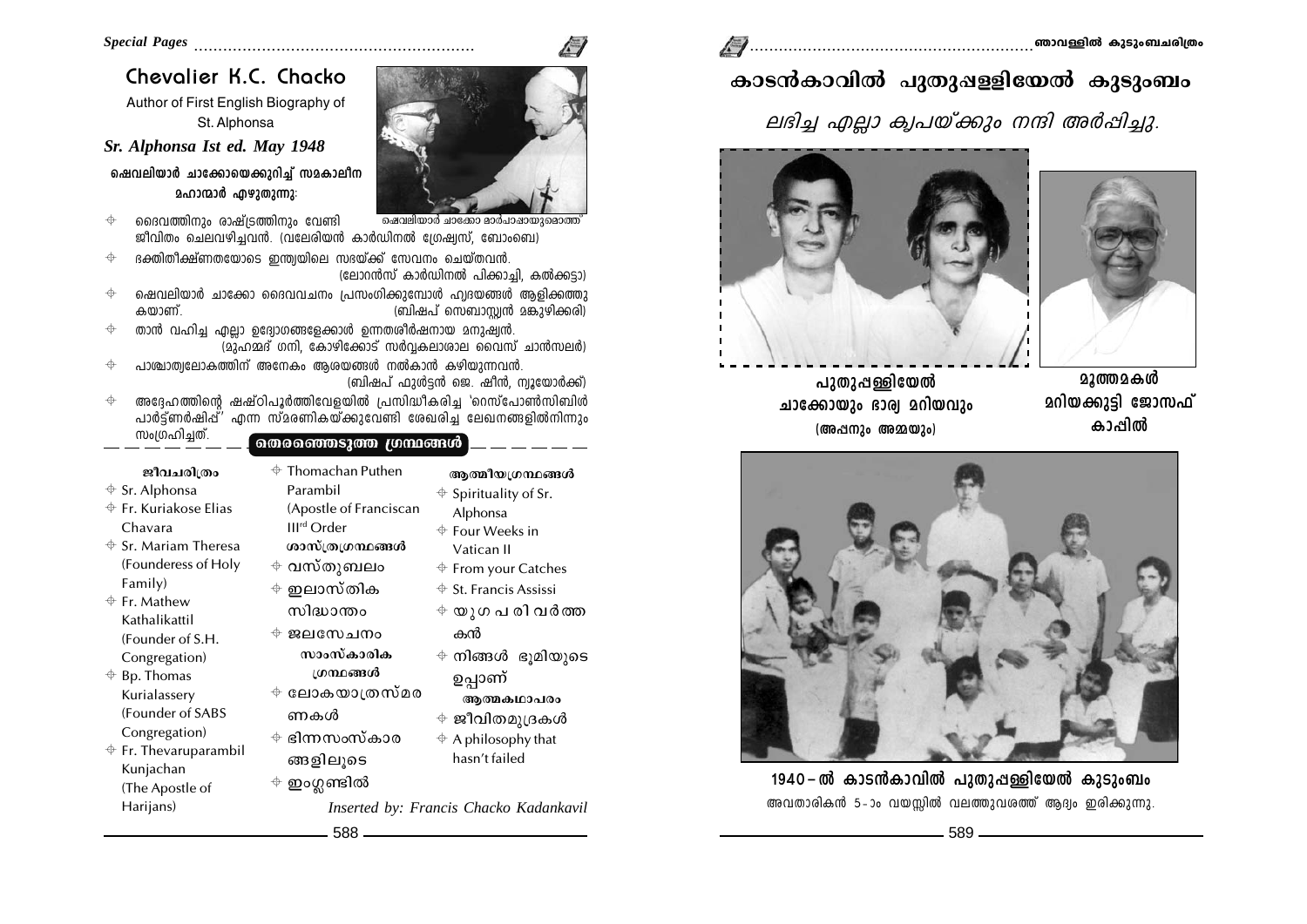## 

## $\sqrt{ }$



## ഞങ്ങളുടെ മാതാപിതാക്കൾ

വിലങ്ങുപാവ ജോസഫ് (ഔത) - ഏലി ക്കുട്ടി ദമ്പതികളുടെ മൂത്ത മകനാണ് ചെറിയാൻ കുഞ്ഞ്. 1933 ജനുവരി 9-ന് പാലായിൽ ജനിച്ച ഇദേഹം പാലാ സെൻ് തോമസ് കോളേജിൽനിന്ന്  $B.A.$  പാസ്സായി. ഏതെങ്കിലും ഉദ്വോഗത്തിൽ കയ റാന്നതിനേക്കാൾ സാമൂഹ്വപ്രവർത്തനങ്ങളിൽ മുഴുകി പൊതുജനങ്ങളുമായി ബന്ധപ്പെട്ടു കഴി യാനായിരുന്നു ചെറിയാൻ കുഞ്ഞിനു താത്പര്വം

വിദ്വാഭ്വാസത്തിനുശേഷം കുടുംബകാര്വങ്ങളിലേക്കു തിരിഞ്ഞ അദ്ദേഹം ത്വശൂർ കൊട്ടേ ക്കാട് കോളേങ്ങാടൻ ദേവസി - കാഞ്ഞില ദമ്പതികളുടെ ഇളയമകൾ റോസിയെ വിവാഹം ചെയ്തു. അതോടെ റോസി റോസലിൻഡ് ചെറിയാനായി. മാത്സ് B.Sc. ബിരുദധാരിയായിരുന്ന അവർ പാലാ സെന്റ് തോമസ് കോളേജിൽ ചേർന്ന് ഇംഗ്ലീഷ് ഭാഷയിലും സാഹിത്വത്തിലും ബിരുദാനന്തര ബിരുദം നേടി. തുടർന്ന് പാലാ അൽഫോൻസാ കോളേജിൽ ഇംഗീഷ് വിഭാഗം അദ്ധ്വാപികയായി. 1996-ൽ ജോലിയിൽനിന്നു വിരമിച്ചു. 1980 മുതൽ 1985 വരെ അഞ്ചു വർഷം പാലാ മുനിസി ഷൽ കൗൺസിലറായി പ്രവർത്തിച്ചു

പരസ്പര പൂരകങ്ങളായ രണ്ടു വ്വക്തിത്വങ്ങളായിരുന്നു ചെറിയാൻകുഞ്ഞും റോസലിൻഡ് ചെറിയാനും. തന്റെ വഴി ക്വഷിയും കുടുംബകാര്വങ്ങളും പൊതുപ്രവർത്തനങ്ങളുമൊക്കെയാ ണെന്നു തിരിച്ചറിഞ്ഞ ചെറിയാൻകുഞ്ഞ്, ഭാര്വ റോസലിൻഡിൽ പ്രഗൽഭയായ ഒരദ്ധ്വാപികയേയും സമർത്ഥയായ ഒരു വാമിയേയും കണ്ടു. ഭർത്താവിന്റെ നിർബന്ധത്തിലും പ്രോത്സാഹനത്തിലു മാണ് റോസലിൻഡ് ഉന്നതപഠനം നടത്തിയതും കോളേജിൽ അദ്ധ്വാപിക ആയതും.

ക്വഷിയെ സ്നേഹിക്കുകയും കാർഷികവ്വത്തിയുടെ അന്തസ്സ് ഉയർത്തുകയും ചെയ്ത ചെറിയാൻകാഞ്ഞ് ഏവർക്കും മാത്രക്ക്കർഷകനായിരുന്നു. തമിഴ്നാടിൽ പൊള്ളാചിക്കുസമീപം ഓർഗാനിക് ഫാം എന്ന നിലയിൽ നൂതനമായ രീതിയിൽ ക്വഷി ചെയ്യുന്നതിനും ജൈവവളങ്ങളു ടെയും മറും ഒരു ഫാക്ടറി സ്ഥാപിക്കുന്നതിലും അദ്ദേഹത്തിന്റെ ദീർഘവീക്ഷണത്തോടെയുള്ള ശ്രമങ്ങൾ എടുത്തുപറയത്തക്കതാണ്. കൃഷിയും കുടുംബകാര്യങ്ങളും പൊതുപ്രവർത്തനവും സമന്വയിപ്പിച്ച് ജീവിതം വിജയിപ്പിച്ച ചെറിയാൻകുഞ്ഞ് 74-ാം വയസ്സിൽ 21-08-06ൽ അന്തരിച്ചു.

വലിയ ശിഷ്വത്വത്തിന്റെ ഉടമയും മാത്വകാദ്ധ്വാപികയും പ്രഗത്ഭ വാഗ്മിയും എഴുത്തുകാരിയും സാദാഹ്വപവർത്തകയാദായിരാന്ന റോസലിൻഡ് ചെറിയാൻ 62–ാമത്തെ വയസിൽ 16–09–02ൽ മരിച്ചു. കേരളത്തിലെ അറിയപ്പെടുന്ന ഒരു സുവിശേഷ പ്രസംഗകയായിരുന്നു റോസലിൻഡ് ചെറി യാൻ. ഡിവൈൻ ധ്വാനകേന്ദ്രത്തിലെ ധ്വാനങ്ങളിൽ സ്ഥിരമായിട്ടെന്നപോലെ എല്ലാ വ്വാഴാഴ്ചയും രാവിലെ കുടുംബവിഷയത്തിൽ കായുകൾ എടുത്തിരുന്നു. അതുപോലെതന്നെ കേരളത്തിലെ വിവിധ ക്രൈസ്തവപ്രസിദ്ധീകരണങ്ങളിൽ അവരുടെ ലേഖനങ്ങളും ഇതര പംക്തികളും പ്രസിദ്ധീ കരിക്കപ്പെട്ടിട്ടുണ്ട്. റോസ്ലിൻഡ് ചെറിയാൻ അനുഗ്രഹീതയായ ഗായികയും ആയിരുന്നു.

കാടാംബത്തിനാം സമാഹത്തിനാം സ്താത്വർഹമായവിധം സേവനങ്ങൾ ചെയ്ത ഇവരാടെ സ്നേഹസ്മരണയ്ക്കു മുമ്പിൽ എല്ലാ ആദരാഞ്ജലികളും അർപ്പിക്കുന്നു.

സ്നേഹാദരവുകളോടെ,

പാലാ, ജനുവരി 2010

മക്കളും കൊച്ചുമക്കളും

# മബത്ലെഹം ഒരു സിംഹാവലോകനം

കാടാംബത്തിൽ ഒരാ കല്വാണം നിശ്ചയിചാറപ്പിച് ഫലാവരെയാം അറിയിചശേഷം അത് മാടങ്ങിപ്പോയാൽ ഒരു കാടാംബനാഥൻ എന്തൊക്കെ ചെയ്യും? പൊട്ടിത്തെറിക്കാം, വിമ്മിക്കരയാം, ശപിക്കാം, പഴിക്കാം, ന്വായീ

കരിക്കാം. അടുത്ത ആലോചനയ്ക്ക് ശ്രമിക്കാം. വേണമെങ്കിൽ. വിവാഹാലോചനകൾക്ക് ഒരാ പുത്തൻ സംസ്കാരം തന്നെ സ്വഷ്ടിക്കാൻ ഇറങ്ങിപ്പുറപ്പെടാം. അങ്ങനെ ഇറങ്ങിത്തിരിക്കാനാണ് എനിക്ക് ഇടയായത്.

തിരിഞ്ഞുനോക്കുമ്പോൾ അഭിമാനിക്കാൻ ഒരുപാടുണ്ട്. ദൈവപരിപാലനയുടെ വിസ്മ യിപ്പിക്കുന്ന ധാരാളം അനുഭവങ്ങൾ. വലിയ കാര്വങ്ങൾക്ക് നാന്ദി കുറിക്കുന്ന ചെറിയ ചെറിയ ്വപവർത്തികൾക്ക് പെകരണങ്ങളായിത്തീർന്ന നിരവധി സംഭവങ്ങൾ. നാടിലെ ഒട്ടുമിക്ക ചൈസ്തവ കുടുംബങ്ങളുടെയും സൗഹ്വദം, ദിവസേന എന്നവണം വിവാഹക്ഷണങ്ങൾ, ശുഭവാർത്തകൾ, ക്വതജ്ഞതയുടെ നല്ല വാക്കുകളുമായി ധാരാളം സന്ദർശകർ. ഇതാണ് ഇന്ന് ബെത്ലെഹം.

വൈവാഹിക സംഗമങ്ങൾ - നല്ല കല്വാണക്കാര്വങ്ങൾ മാത്രമല്ല, നല്ല വിവാഹസംസ്കാര ങ്ങളും ഇവിടെ രൂപംകൊള്ളുന്നു. പെണുകാണൽ അനൗപചാരികമായി നടക്കുന്നതോടൊപ്പം ഇവിടെ നടക്കുന്ന ചർച്ചകൾ വിവിധ തലങ്ങളിൽ ചർച്ച ചെയ്യപ്പെടുകയും സാമൂഹ്വസാംസ്കാ രിക മാറങ്ങൾക്ക് കാരണമായിത്തീരുകയും ചെയ്യുന്നു.

സ്ത്രീധനപ്രശ്നങ്ങൾ രൂക്ഷമാക്കിയിരുന്നതിന്റെ മുഖ്വപങ്ക് ഇടനിലക്കാരുടെ കമ്മീഷൻ രൈലിയാണെന്ന തിരിച്ചറിവാണ് മാട്രിമോണിയൽ ഡേറാബാങ്ക്, ഫോട്ടോ ഡയറക്ടറി, മീഡിയേറർ സർവീസ് തുടങ്ങിയ കമ്മീഷൻ വാങ്ങാത്ത ഒരു കല്വാണാലോചനാ സംസ്കാരത്തിന് രൂപം കൊടു ക്കുവാൻ കാരണമായത്. ഇന്ന് ക്രൈസ്തവ കുടുംബങ്ങളിൽ കല്വാണമന്വേഷിക്കുമ്പോൾ ആദ്വം തേടുന്ന ഇടം ബെതിലെഹമായി മാറിയിരിക്കുന്നു

വിവാഹാലോചനകളുടെ ഈ പുത്തൻ സംസ്കാരത്തിലേക്ക് ഏവരേയും സഹർഷം സ്വാഗതം ചെയാന്നാ!

#### ജോർജ് കാടൻകാവിൽ

ഇന്ത്യൻ എയർഫോഴ്സിൽനിന്നു വിരമിച്ചശേഷം അമേരിക്കയിൽ ഒരു സോഫ്റ്റ്വെയർ കൺസൾട്ടിംഗ് കമ്പനിയിൽ പേഴ്സണൽ മാനേജരായിരുന്നു. C.F.W.C. സാന്ത്വന ഇൻസ്റ്റിറ്റ്വൂട്ട് ഫോർ എച്ച്.ആർ.ഡി. എന്നീ സ്ഥാപനങ്ങൾക്ക് രൂപം കൊടുത്തിട്ടുണ്ട്. സിറിയക് ഏലിയാസ് വോളന്ററി അസോസിയേഷന്റെ മുൻപ്രസിഡന്റും ഡയറക്ടർ ബോർഡ് അംഗവുമാണ്. അസോസി യേഷൻ ഓഫ് സിംഗിൾ വിമൻ ഫോർ ആക്ഷൻ ആൻഡ് സെൽഫ് ഹെൽപ് (ആശ്വാസ്) എന്ന സംഘടനയുടെ സ്ഥാപകനും പരിശീലകനുമാണ്. ഇപ്പോൾ ബെത്ലെഹം സെന്റർ ഫോർ റിസർച്ച് ആൻഡ് ഫാമിലി ഡെവലപ്മെന്റ് എന്ന സ്ഥാപനത്തിന്റെയും ഓക്സിയോസിന്റെയും ഡയറക്ട റായി എറണാകുളത്ത് താമസിക്കുന്നു.

> $Ph: 09446566760$ , Email: bethlehem@eth.net; Website:www.bethlehemmatrimonial.com.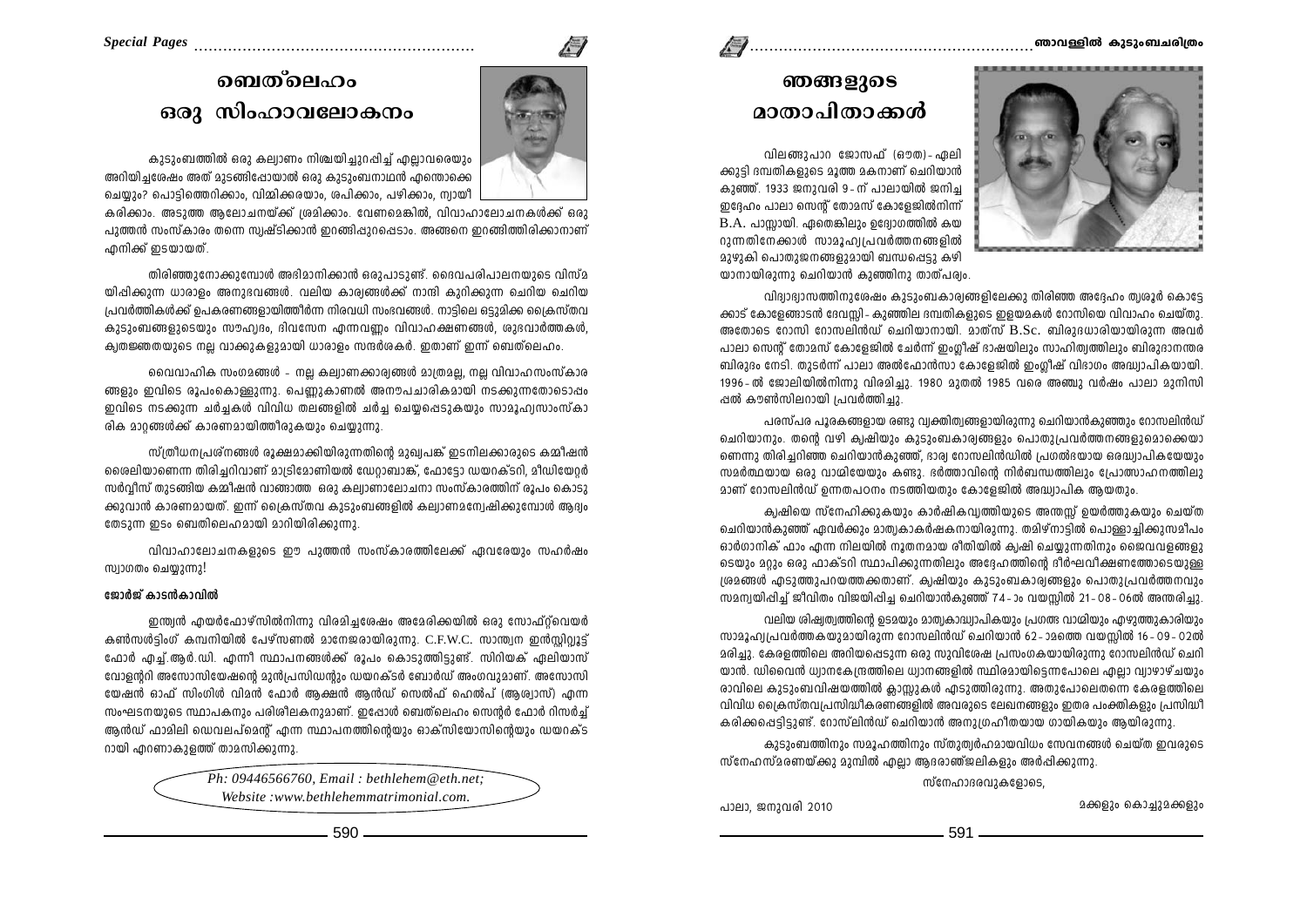# ചെറിയാച്ചൻ അണ്ടുക്കുന്നേൽ

ഞാവള്ളിൽ കുടുംബസ്ഥാപകനായ ചെറിയാൻ കുര്വന്റെയും കട്ടക്കയത്തിൽ മറിയത്തിന്റെയും നാലാ മത്തെ മകൻ ഞാവള്ളിൽ ചാണ്ടി. ഇദ്ദേഹത്തിന്റെ ഇളയ മകൻ ഞാവള്ളിൽ ഉതുപ്പിന്റെ മൂന്നാമത്തെ പുത്രനാണ് ആണ്ടുക്കുന്നേൽ ചെറിയാച്ചൻ എന്നറിയപ്പെടുന്ന ഉതുപ്പ് ചെറിയാൻ. പുരാതന പ്രസിദ്ധമായ കുറവിലങ്ങാട് പക ലോമറം കുടുംബത്തിൽപ്പെട്ട ആലപ്പാട്ട് തറവാട്ടിലെ അന്നമയെയാണ് ഇദ്ദേഹം വിവാഹം ചെയ്തിരുന്നത്.



മികച്ച സാമൂഹിക പ്രവർത്തകനും അക്കാലത്ത് നാടിൽ പരക്കെ അംഗീകാരം ലഭിച്ചി ട്ടുള്ള പൊതുജനസമ്മതനുമായിരുന്നു അദ്ദേഹം. നാട്ടുകാരുടെ ഏതു പ്രശ്നവും ചെറിയാച്ചൻ നിഷ്പ്രയാസം പരിഹരിച്ചുകൊട്ടുക്കുമായിരുന്നു. അരോഗദ്വഢഗാത്രനും അജാനുബാഹുവുമാ യിരുന്ന അദ്ദേഹം മാനസികവും ശാരീരികവുമായി ശക്തനുമായിരുന്നു. ആരും അംഗീകരിക്കു കയും അനുസരിക്കുകയും ചെയ്യുന്ന ആജ്ഞാശക്തിയുടെയും ധർമ്മനീതിയുടെയും കർമ്മനിഷ്ടി തമായ അദർശത്തിൻെയും ടെമയും അയിരുന്നു ചെറിയാചൻ.

ഞാവള്ളിൽ തറവാട്ടിലെ അന്നത്തെ അഞ്ചാം തലമുറക്കാർ നാലാം തലമുറയിൽ അന്നു ജീവിച്ചിരുന്ന ചെറിയാച്ചനെ അനുസരിക്കുക മാത്രമല്ല; ആദരിക്കുകയും ചെയ്തിരുന്നു. ചെറിയാ ച്ചന്റെ വാക്കും ഉപദേശങ്ങളും നിർദ്ദേശങ്ങളുമെല്ലാം അവർ സ്നേഹപൂർവ്വം സ്വീകരിക്കുകയും അതനാസരിച് പ്രവർത്തിക്കാകയാം ചെയ്തിരാന്നാ.

3 അൺമക്കളും 4 പെൺമക്കളുമായി ഏഴ് മക്കളാണ് അദ്ദേഹത്തിന് ഉണ്ടായിരുന്നത്.

|  | കൊച്ചേലി |  | രാമപുരം നെടുംകുന്നേൽ |  |
|--|----------|--|----------------------|--|
|--|----------|--|----------------------|--|

- ആണ്ടുക്കുന്നേൽ തറവാട്  $2)$ ഉതുപ്പ്
	- ചാണ്ടി ചൂരനാട്
- കുര്വൻ തോടപാക്കൽ  $4)$
- മൈലാടൂർ കളപ്പുരയ്ക്കൽ അമ്മിണി  $5)$
- മണിമല പളാക്കാട് അന്നമ 6)
- കടപാമറം കടിയൻകുറിയിൽ  $7)$ നേസ്ഥാമ

#### ചെറിയാച്ചന്റെ സഹോദരങ്ങൾ

 $3)$ 

- തറവാട്ടിൽ താമസിച്ചിരുന്ന ചാണ്ടി  $1$
- ചേനക്കാലായിൽ കുടുംബസ്ഥാപകനായ കുര്വൻ  $2)$
- $3)$ ചൂരനാട് കുടുംബസ്ഥാപകനായ ഔസേഷ്
- സഹോദരിമാരിൽ ഒരാളെ പാലാ തെരുവിലും ഒരാളെ പൈമ്പള്ളിയേലും ഒരാളെ  $4)$ പാലാ പടവിലും കല്വാണം കഴിച്ചുവിട്ടു.

കൊച്ചുമകൻ അഗസിൻ ജോസഫ് അണ്ടുക്കുന്നേൽ സമർപ്പിക്കുന്ന സ്നേഹോപഹാരം

ആണ്ടുക്കുന്നേൽ, ജനുവരി 2010

# $\sqrt{ }$

### 

## അഡ്വ. ഡേവിസ് ജോസഫ് ഞാവള്ളിൽ വിലങ്ങുപാറ

ബേബിച്ചൻ എന്ന് കുടുംബക്കാരും ഡേവിസ് എന്ന് സുഹ്വത്തുക്കളും നാടുകാരും വിളിചിരുന്ന അഡ്വ. ഡേവിസ് ജോസഫ് വളരെപ്പെട്ടെന്ന് പാലായിലെ സഹകരണ, രാഷ്ട്രീയ, സാംസ്കാരിക മണ്ഡലങ്ങളിൽ ശ്രദ്ധേയമായ രീതിയിൽ തന്റെ വ്വക്തിമാദ്ര പതിപ്പിച്ചാ. മാപ്പതാമത്തെ വയ സ്ലിൽ വാഹനാപകടത്തിൽ മരിക്കുമ്പോൾ അദ്ദേഹം പാലാ യിലെ മുനിസിപ്പൽ കൗൺസിലിലെ പ്രതിപക്ഷ നേതാവ്, മീനച്ചിൽ റബ്ബർ മാർക്കറ്റിംഗ് ആന്റ് പ്രോസസ്സിംഗ് സഹക രണ സംഘത്തിന്റെ പ്രസിഡന്റ്, കേരളാ കോൺഗ്രസ് പാർട്ടി യിലെ ഉദിച്ചുയരുന്ന ഒരു യുവനേതാവ്, നല്ല അഭിഭാഷ കൻ എന്ന നിലയിൽ ക്കൈ ശ്രദ്ധേയനായക്കഴിഞ്ഞിരുന്നു.



സൗന്ദര്വത്തിന്റെയും വിശുദ്ധിയുടെയും പ്രതീകമായി കവികൾ പ്രകീർത്തിക്കുന്നന്നത് ലില്ലി പുഷ്പത്തെയാണ്. ഒരു ദിവസം മാത്രം ജീവിതമുള്ള ലില്ലി പുഷ്പം വയലുകളിൽ ആരാലും ശ്രദ്ധിക്കപ്പെടാതെ മുളച്ചുവളർന്ന് പൂക്കുന്ന ലില്ലി, അത് നൂറുനൂറ് വർഷങ്ങൾ ജീവിതമുള്ള ഓക്കു മരത്തേക്കാൾ മനോഹരമാണെന്ന് കവികൾ പാടുന്നു. പൊതുജീവിതത്തിലും രാഷ്ട്രീയത്തിലും ഒരു ലിലിപുഷ്പമായിരുന്നു ഡേവിസ്. ഓക്കുമരം പോലെ നൂറുവർഷം വളർന്ന് പന്തലിച്ചു നിൽക്കാതെ പ്രഭാതത്തിൽ വിരിഞ്ഞ് സായാഹ്നത്തിൽത്തന്നെ കൊഴിഞ്ഞുവീണു. നൂറുകൊല്ലം കൊണ്ട് നേടാവുന്നത് ഒരു ദിവസംകൊണ്ട് നേടി. മായ്ക്കാനാവാത്ത വേദന ഫലാ ഹ്വദയങ്ങളിലും സ്വഷ്ടിച്ചുകൊണ്ട് ആ ദീപം പൊലിഞ്ഞു. ഒരു നൂറുകൊല്ലം ജീവിച്ചാലുണ്ടാവുന്നതിൽക്കവിഞ്ഞ വികാരം ഡേവിസ് തന്റെ അൽപ്പകാലത്തെ പൊതുജീവിതംകൊണ്ട് ജനഹ്വദയങ്ങളിൽ ഉളവാക്കി യിടാണ്.

പെട്ടെന്ന് വിരിഞ്ഞ് നാലുപാടും പ്രഭ വിതറി, നിമിഷങ്ങൾ മാത്രം ജ്വലിച്ചുനിന്ന ഡേവിസ് എന്ന താരം അസ്തമിച്ചു. പക്ഷേ, ആ താരത്തിൽ നിന്നും ലഭിച്ച പ്രകാശം ഇപ്പോഴും അദ്ദേഹത്തെ ഇഷ്ടപ്പെടുന്ന ജനഹ്വദയങ്ങളിൽ ജ്വലിച്ചുനിൽക്കുന്നുണ്ട്. നാളെ ജ്വലിച്ചുനിൽക്കുകയും ചെയ്യും.

## സ്നേഹസ്മരണയ്ക്കു മുമ്പിൽ അദരാഞ്ജലികൾ അർപ്പിചാകൊണ്ട്.

സഹധർമ്മിണി ലില്ലി ഡേവിസും മകൾ എൽസയും കുടുംബവും

പാലാ, ജനുവരി 2010

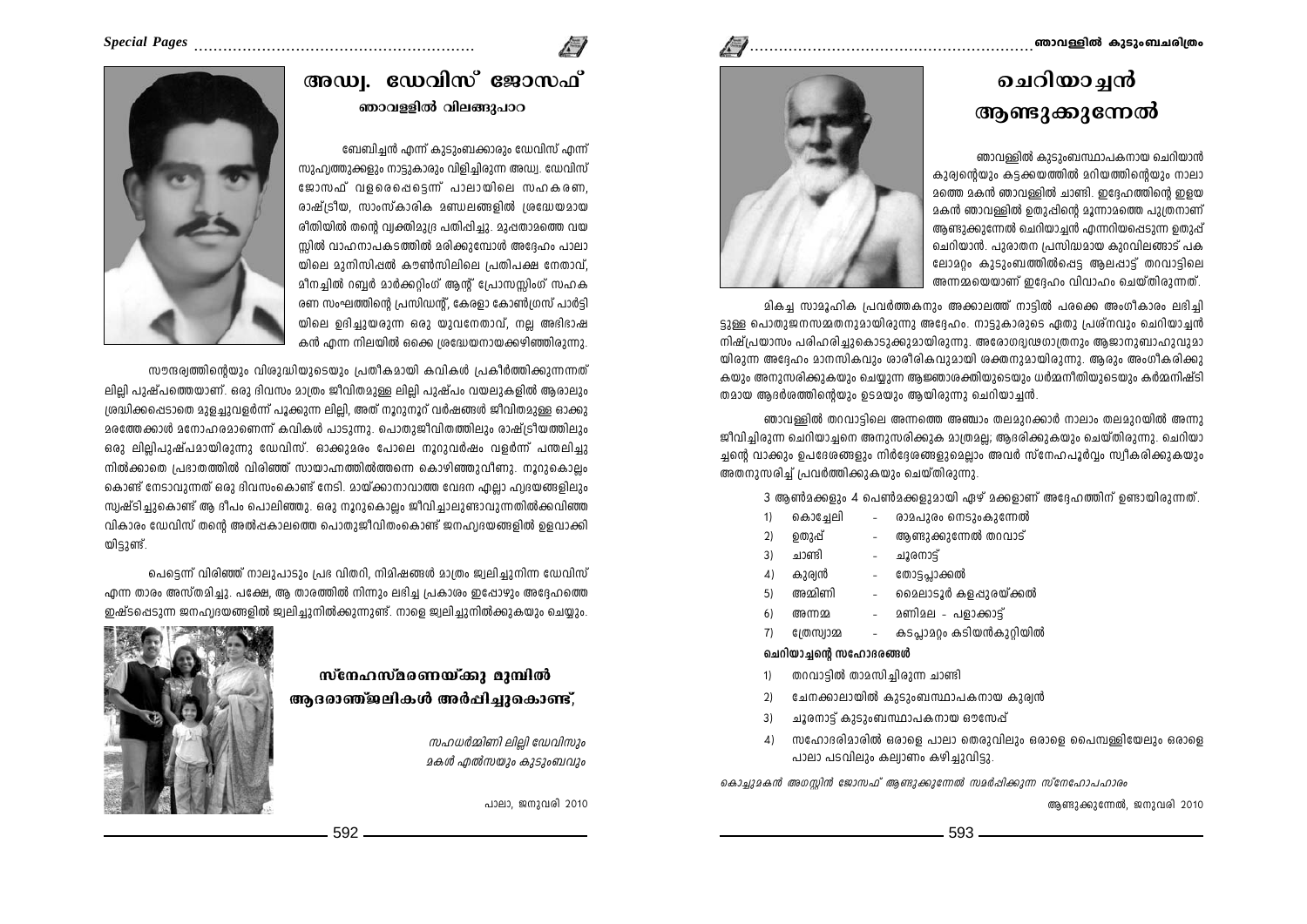#### ഞാവള്ളിൽ കുടുംബചരിത്രം

## എന്റെ കൊച്ചു ചെങ്ങളും അളിയനും

ഗവൺമെൻ് ഡപ്വൂട്ടി സെക്രട്ടറി ആയിരുന്ന പുല്ലാട്ട് ശ്രീ P. K. ചാക്കോ ജീവിതസായാഹ്നത്തിൽ, തന്നെ സന്ദർശി ക്കാൻ വരുന്ന സുഹ്വത്തുക്കളോടും സഹപ്രവർത്തകരോടും 'I am proud of my wife' എന്ന് പറയത്തക്ക വിധ ത്തിൽ ധന്നവും പവിശവും ത്വാഗസുര ഭിലവുമായ മാത്വകാ കുടുംബജീവിതം നയിച്ച ആളായിരുന്നു കൊച്ചുപെങ്ങൾ



ഏലിക്കുട്ടിയും ഭർത്താവും ആദ്യജാത സോഫിയും .<br>എന്ന് ഞാൻ വിളിക്കുന്ന എന്റെ രണ്ടാമത്തെ സോദരി ശ്രീമതി കെ.കെ. ഏലിക്കുട്ടി കാടൻകാവിൽ. ഈ കൊച്ചുപെങ്ങളുടെയും അളിയന്റെയും ജീവിക്കുന്ന സ്മാരകങ്ങളാണ് തങ്ങളുടെ മക്കളും കൊച്ചുമക്കളുമെന്ന് താഴെക്കൊടുത്തിരിക്കുന്ന വിവരങ്ങൾ പ്രസ്പഷ്ടമാക്കുന്നു.

1. Prof. Sophy Joseph (Professor Zoology)

Husband - Prof. (Dr.) K.V. Joseph. Kumbattu. Trivandrum

- 1) (S) Biju George Joseph B. Tech., IPS Superintendent of Police, Rajasthan. Wife - Mrs. Bindu George Joseph C.A. (Manickanamparampil. Ernakulam)
- 2) (D) Dr. Sharmila Mary Joseph IAS (Former District Collector of Kottavam). Husband - Mr. Joseph Nedumpara LLM (U.K.), LLM (USA) -Professor, Law College, New Delhi
- 3) (D) Dr. Prameela Elizabeth Joseph MD (Prof. Medical College). Husband - Mr. George Paul Vadakkumchery B. Tech., MBA -General Manager, Ericsson, New Delhi,
- 2. P.C. Cyriac IAS (Former Addl. Chief Secretary to Govt. of Tamilnadu) Wife - Mrs. Alice Cyriac, Chempithanam, Kottayam.
	- 1) (S) Dr. Chacko Cyriac MS, MCh, MRCS (Glasgow) Fellow in Plastic Surgery, Toronto, Canada. Wife - Mrs. Cynthia Cyriac MSc. Ph.D.
	- 2) (S) George Cyriac BA, LLB (Hons.), LLM (Columbia) Adv. New York Wife - Mrs. Nisha Cvriac M.A.
	- 3) (D) Ms. Elizabeth Cyriac III<sup>rd</sup> MBBS Student.

## $Adv. K.C.$  ചാണ്ടി കോട്ടവാതുക്കൽ

കേരളത്തിലെ കത്തോലിക്കാ സഭയുടെ ഏറ്റവും വിഷമകരമായ ഒരു കാലഘട്ടം സർ സിപി വിദ്വാഭ്വാസദേശ സാൽക്കരണബിൽ ശ്രീമൂലം പ്രജാസഭയായ ലെജിസ്ലേറിവ് കൗൺസിലിൽ അവതരിപ്പിച്ചപ്പോഴാണ്. സർ സിപിയുടെ അപ്രീതിക്ക് പാത്രമായി കെ.സി. ചാണ്ടി വിദ്വാഭ്വാസ ദേശ സാൽക്കരണബിലിനെതിരായി അസംബിയിൽ ചെയ്ത പ്രസം ഗങ്ങൾ നിയമസഭയുടെ താളുകളിൽ ചരിത്രരേഖകളാണ്. കേരളത്തിലെ എല്ലാ മതസംഘടനകളുടെയും സ്വതന്ത്ര വിദ്വാഭ്വാസത്തിന്റെയും മാഗ്നാകാർട്ടായാണ് കെ.സി. ചാണ്ടി യുടെ അസംബ്ലിയിലെ പ്രസംഗങ്ങൾ. കെ.സി. ചാണ്ടിയെ പ്രിണിപ്പിക്കുവാൻ സർ സി.പി. ഹൈക്കോടതി ചീഫ് ജസ്റ്റീസ്

സ്ഥാനം വരെ ഓഫർ ചെയ്തു. തൂമ്പയെ തൂമ്പയെന്നു മാത്രം വിളിക്കുന്ന കെ.സി. ചാണ്ടി വഴ ങ്ങാതെ മദ്രാസിലേക്കു പോയി മാറിനിന്നു. അതോടെ ആരംഭിച്ച നിവർത്തനപ്രക്ഷോഭത്തോടെ സർ സിപി ബില്ല് പിൻവലിച്ചു. ക്രിസ്ത്വാനികൾക്ക് വളരെ ദോഷകരമായേക്കാവുന്ന വിദ്വാദ്വാസ ദേശസാൽക്കരണം അഖിലേന്ത്വാ തലത്തിൽ പണ്ഡിറ് നെഹ്റുജി ആലോചിച്ചപ്പോൾ കെ.സി. ചാണ്ടി വളരെ സുദീർഘമായ ഒരു പ്രമേയം സഭയ്ക്കുവേണ്ടി പണ്ഡിറ്റ്ജിക്ക് അയച്ചുകൊടുക്കുകയും നെഹ്റുജി ശ്രീ ചാണ്ടിയെ നേരിൽക്കാണാൻ പലവട്ടം ആഗ്രഹിക്കുകയും അവസാനം വിദ്വാഭ്വാസ ദേശസാൽക്കരണം എന്ന ആശയം അദ്ദേഹം ഉപേക്ഷിക്കുവാൻ നിർബന്ധിതനാവുകയും ചെയ്തു.

 $\sqrt{ }$ 

രണ്ടു പ്രാവര്വം പാലായിൽനിന്ന് ലെജിസ്ലേറ്റീവ് കൗൺസിലിലേക്ക് തെരഞ്ഞെടുക്കപ്പെട്ടു. പിന്നീട് കോട്ടയത്ത് അഭിഭാഷകനായി പ്രവർത്തിച്ചു. ഏറ്റവും പ്രഗത്ഭനായ, കമ്പനി നിയമങ്ങളിൽ പേദെടുത്ത ലോയറായി. കോട്ടയത്ത് ലോ ചേമ്പേഴ്സ് എന്ന നിയമസ്ഥാപനം നടത്തിയിരുന്നു.

കെ.സി. ചാണ്ടി എന്നും കേരള കത്തോലിക്കാ സഭയുടെ ഉപദേഷ്ടാവായിരുന്നു. കേരള കത്തോലിക്കാ കോൺഗ്രസിന്റെ സ്ഥാപകരിലൊരാളായിരുന്നു അദ്ദേഹം. 1962-ൽ മരിക്കുന്നതു വരെ കത്തോലിക്കാ കോൺഗ്രസ് പ്രസിഡന്റായിരുന്നു. അദ്ദേഹം "ദീപിക"യുടെ നിയമോപദേശ കനുമായിരുന്നു.

കേരളത്തിലാദ്വമായി കോട്ടയത്ത് റബ്ബർ ഫാക്ടറി സ്ഥാപിച്ചു, ബൽജിയം സ്വദേശിയായ ഹെലൻ സായ്പിന്റെ ഉപദേശങ്ങൾ സ്വീകരിച്ച് ഇന്ന് കോട്ടയം റയിൽവേ സ്റ്റേഷൻ ഇരിക്കുന്ന സ്ഥലത്ത് റബർ ഫാക്ടറി പ്രവർത്തിച്ചിരുന്നു. റെയിൽവേ വന്നപ്പോൾ ഫാക്ടറി മാറ്റി സ്ഥാപിച്ചു. കേരളത്തിലെ റബർ വ്വവസായത്തിന്റെ ആരംഭകനായിരുന്നു കെ.സി.ചാണ്ടി.

1962 മാർച്ച് 1-ാം തീയതി 58-ാമത്തെ വയസ്സിൽ കോട്ടയത്ത് അന്തരിച്ചു. പാലാ ളാലം പള്ളിയിൽ മൃതദേഹം സംസ്കരിച്ചു. വയലിൽകളപ്പുര ശ്രീമതി അച്ചാമ്മയായിരുന്നു സഹധർമ്മിണി.

കെ. സി. മാത്യു കോട്ടവാതുക്കൽ, പാലാ. Ph: 04822 201047.

Email - kottavathuckal@gmail.com